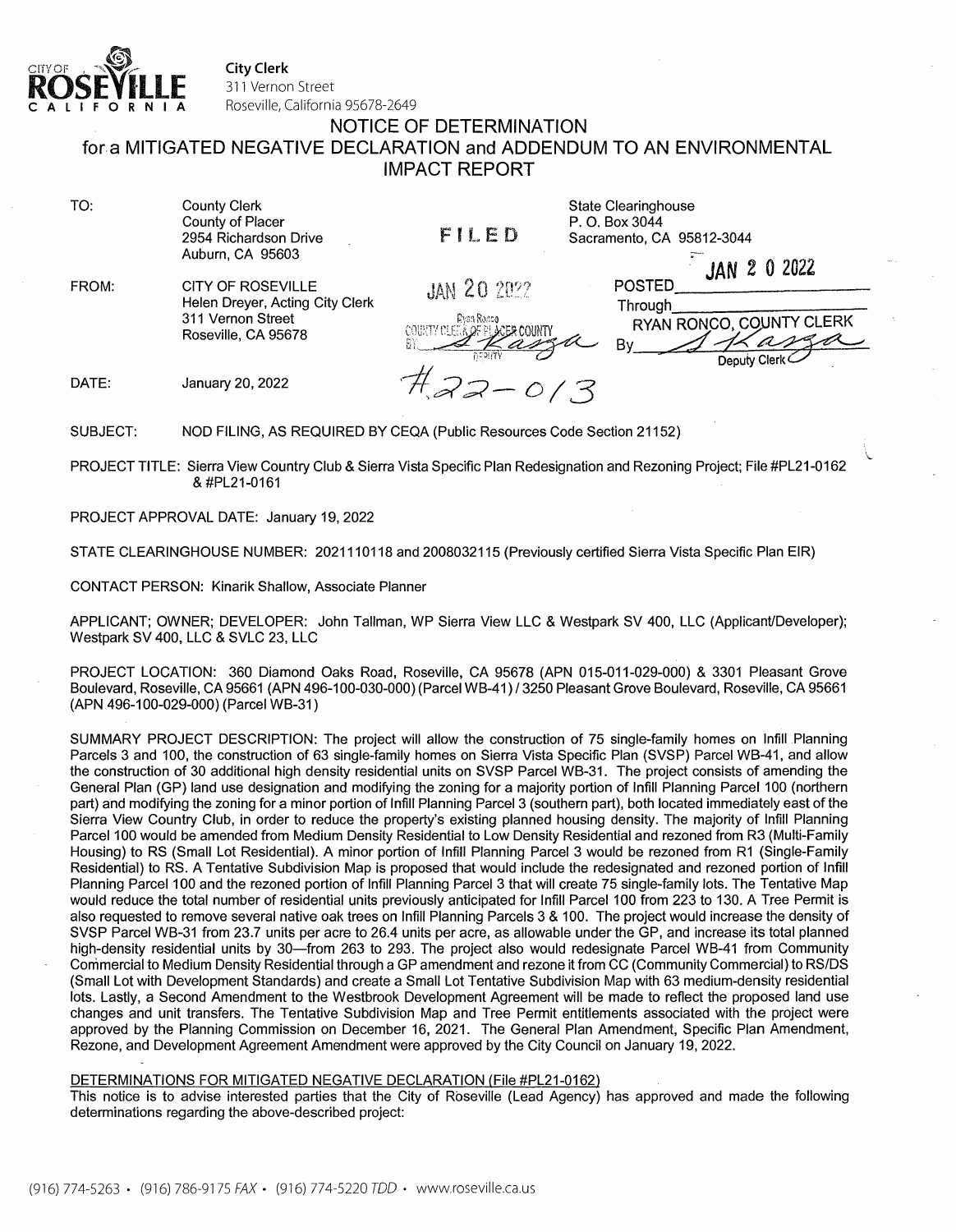

City Clerk 311 Vernon Street Roseville, California 95678-2649

- An Initial Study/Mitigated Negative Declaration was prepared and adopted by the City of Roseville pursuant to the provisions of CEQA.
- As approved, the project will not have significant effects on the environment.
- Mitigation measures were made a Condition of Approval of the project and a Mitigation Monitoring and Reporting Program was adopted for this project.
- Findings and a Statement of Overriding Considerations were not adopted for the proposed project since significant and unavoidable impacts were not identified.

## DETERMINATIONS FOR ADDENDUM TO AN ENVIRONMENTAL IMPACT REPORT {File #PL21-0161)

This notice is to advise interested parties that the City of Roseville (Lead Agency) has approved and made the following determinations regarding the above-described project:

- A Sierra Vista Specific Plan Final Environmental Impact Report (SCH #2008032115) was prepared and certified on May 5, 2010, pursuant to the provisions of CEQA.
- No substantial changes are proposed in the project which would require major revisions of the previous EIR.
- No substantial changes have occurred with respect to the circumstances under which the project is undertaken.
- There is no new information of substantial importance which was not known and could not have been known with the exercise or due diligence at the time the previous EIR was certified as complete.
- Only minor technical changes or additions are necessary in order to deem the adopted environmental document adequate.

The environmental documentation and record of project approval may be examined at the City of Roseville, Office of the City Clerk, 311 Vernon Street, Roseville, CA 95678; Monday-Friday, 8 a.m. to 5 p.m. (916-774-5263).

 $1 - 20 - 22$ 

 $\lambda$ elex Drey)

DATE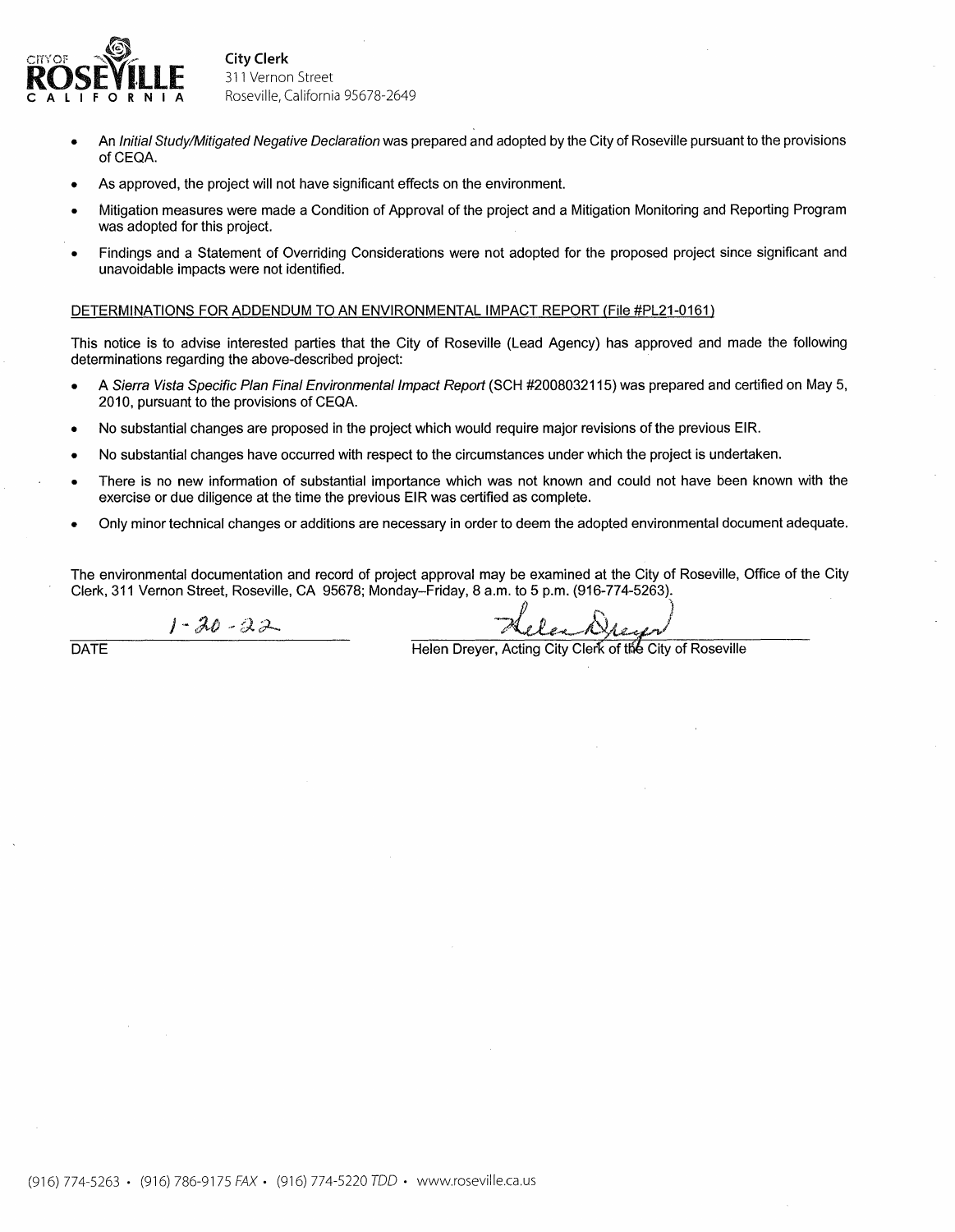| State of California - Department of Fish and Wildlife<br><b>CALIFORNIA</b><br><b>2022'ENVIRONMENTAL DOCUMENT FILING FEE</b> |                                         |                        |                     |                                            |              |                       |
|-----------------------------------------------------------------------------------------------------------------------------|-----------------------------------------|------------------------|---------------------|--------------------------------------------|--------------|-----------------------|
| <b>CASH RECEIPT</b><br>DFW 753.5a (REV. 01/01/22) Previously DFG 753.5a                                                     |                                         | Print                  |                     |                                            | <b>Save</b>  |                       |
|                                                                                                                             |                                         | <b>RECEIPT NUMBER:</b> |                     |                                            |              |                       |
|                                                                                                                             |                                         | $31 -$                 |                     | 01/20/2022                                 |              |                       |
|                                                                                                                             |                                         |                        |                     | STATE CLEARINGHOUSE NUMBER (If applicable) |              |                       |
| SEE INSTRUCTIONS ON REVERSE. TYPE OR PRINT CLEARLY.                                                                         |                                         |                        |                     | 2021110118 & 2008032115                    |              |                       |
| <b>LEAD AGENCY</b>                                                                                                          | <b>LEADAGENCY EMAIL</b>                 |                        |                     | <b>DATE</b>                                |              |                       |
| <b>CITY OF ROSEVILLE</b>                                                                                                    |                                         |                        |                     | 01/20/2022                                 |              |                       |
| COUNTY/STATE AGENCY OF FILING                                                                                               |                                         |                        |                     | <b>DOCUMENT NUMBER</b>                     |              |                       |
| Placer                                                                                                                      |                                         |                        |                     | 220013                                     |              |                       |
| <b>PROJECT TITLE</b>                                                                                                        |                                         |                        |                     |                                            |              |                       |
|                                                                                                                             |                                         |                        |                     |                                            |              |                       |
| SIERRA VIEW COUNTRY CLUB & SIERRA VISTA SPECIFIC PLAN REDESIGNATION AND REZONING PROJECT;FILE #PL21-0162                    |                                         |                        |                     |                                            |              |                       |
| PROJECT APPLICANT NAME                                                                                                      | <b>PROJECT APPLICANT EMAIL</b>          |                        |                     | PHONE NUMBER                               |              |                       |
| <b>WP SIERRA VIEW LLC</b>                                                                                                   |                                         |                        |                     | J                                          |              |                       |
| PROJECT APPLICANT ADDRESS                                                                                                   | <b>CITY</b>                             | <b>STATE</b>           |                     | ZIP CODE                                   |              |                       |
| 1420 ROCKY RIDGE DR SUITE 265                                                                                               | <b>ROSEVILLE</b>                        | <b>CA</b>              |                     | 95661                                      |              |                       |
| PROJECT APPLICANT (Check appropriate box)                                                                                   |                                         |                        |                     |                                            |              |                       |
| Local Public Agency<br>School District                                                                                      | <b>Other Special District</b>           |                        | <b>State Agency</b> |                                            | $\mathbf{v}$ | <b>Private Entity</b> |
| <b>CHECK APPLICABLE FEES:</b>                                                                                               |                                         |                        |                     |                                            |              |                       |
| $\Box$ Environmental Impact Report (EIR)                                                                                    |                                         | \$3,539.25             |                     | $\frac{1}{2}$                              |              | 0.00                  |
| Mitigated/Negative Declaration (MND)(ND)                                                                                    |                                         | \$2,548.00             |                     | <u>and the community of the community</u>  |              | 0.00                  |
| Certified Regulatory Program (CRP) document - payment due directly to CDFW                                                  |                                         | \$1,203.25             | \$                  |                                            |              | 0.00                  |
|                                                                                                                             |                                         |                        |                     |                                            |              |                       |
| $\boxed{7}$ Exempt from fee                                                                                                 |                                         |                        |                     |                                            |              |                       |
| $\Box$ Notice of Exemption (attach)                                                                                         |                                         |                        |                     |                                            |              |                       |
| CDFW No Effect Determination (attach)                                                                                       |                                         |                        |                     |                                            |              |                       |
| $\Box$ Fee previously paid (attach previously issued cash receipt copy)                                                     |                                         |                        |                     |                                            |              |                       |
|                                                                                                                             |                                         |                        |                     |                                            |              | 0.00                  |
| □ Water Right Application or Petition Fee (State Water Resources Control Board only)                                        |                                         | \$850.00               | \$                  |                                            |              | 50.00                 |
| $\Box$ County documentary handling fee                                                                                      |                                         |                        | \$                  |                                            |              |                       |
| Other                                                                                                                       |                                         |                        | \$                  |                                            |              |                       |
| <b>PAYMENT METHOD:</b><br>$\Box$ Credit<br>$\Box$ Check<br>$\Box$ Other<br>$\Box$ Cash                                      |                                         | <b>TOTAL RECEIVED</b>  |                     |                                            |              | 50.00                 |
|                                                                                                                             |                                         |                        |                     |                                            |              |                       |
| SIGNATURE                                                                                                                   | AGENCY OF FILING PRINTED NAME AND TITLE |                        |                     |                                            |              |                       |
| 1 Kasza<br>X                                                                                                                | S KASZA, DEPUTY PLACER COUNTY CLERK     |                        |                     |                                            |              |                       |

 $\bar{\gamma}$ 

 $\bar{z}$ 

 $\bar{\gamma}$ 

 $\overline{\phantom{a}}$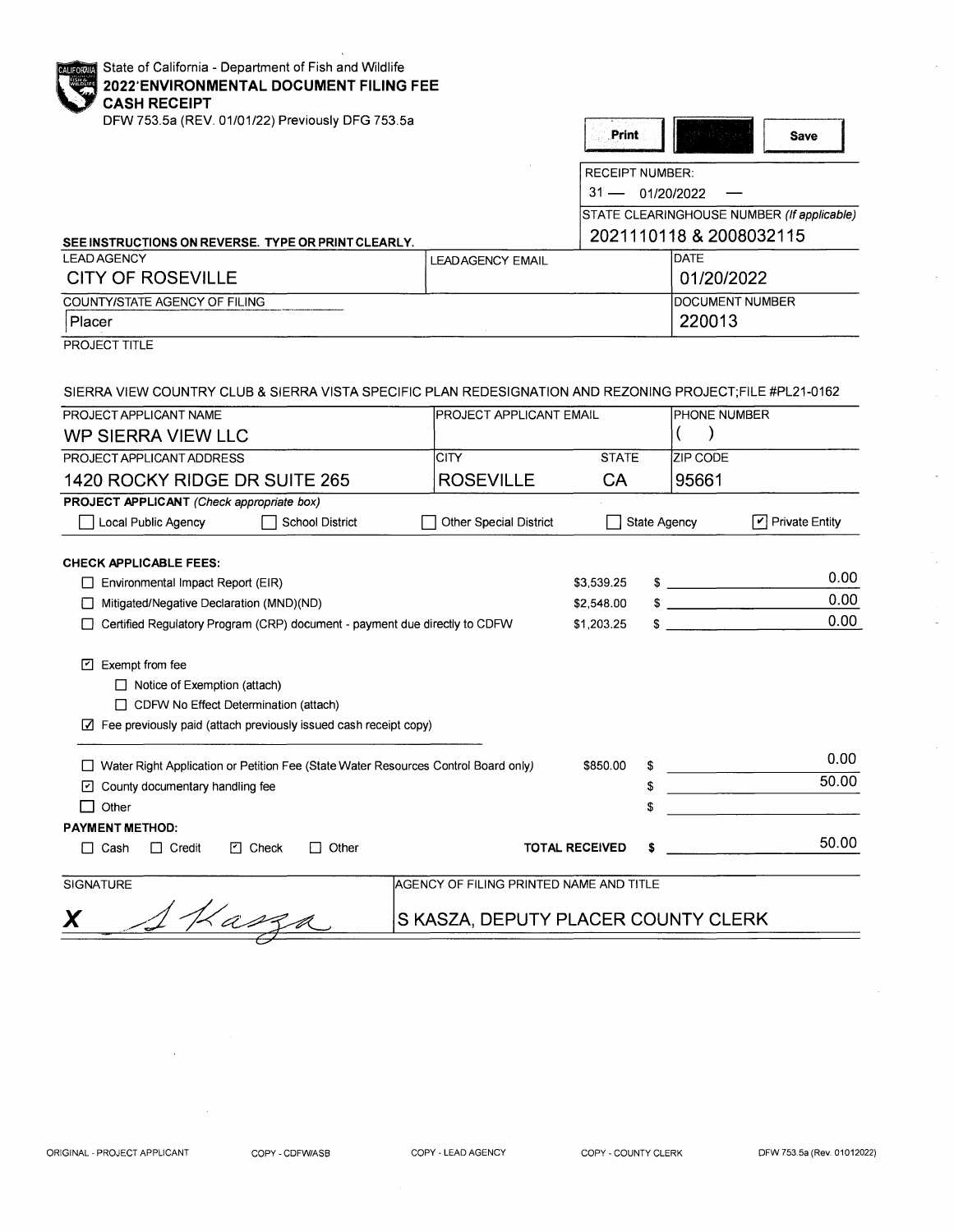# Receipt#: 03125376 01/20/2022 11:44 AM

 $\frac{d_{\rm B}}{d_{\rm B}}$ 

PLACER, County Recorder RYAN RONCO

Submitted By:

Doc#: 220013 NOD, Exempt 01/20/2022 11:44:16 AM

FISH AND WILDLIFE CLERK \$50.00 FEE: ---------Total Document Fees: \$50.00

Total Fees:  $$50.00$  $Check - 1129$   $$50.00$ ------Change:  $\text{ }$  \$0.00

GLK6BGWJ93; SK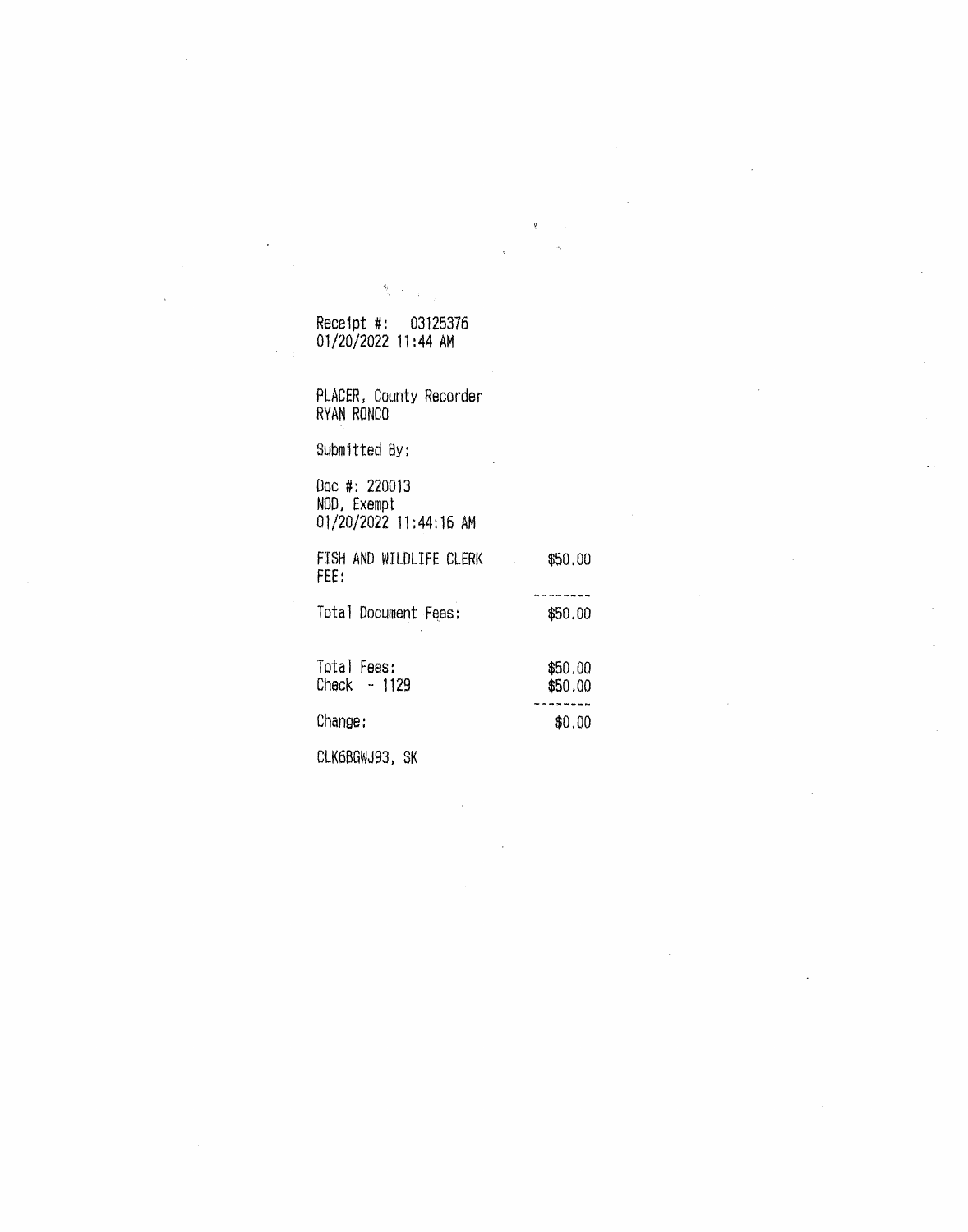| State of California -- Department of Fish and Wildlife<br>2020 ENVIRONMENTAL FILING FEE CASH RECEIPT<br>DFW 753.5a (Rev. 01/21) |                          |                          |                       | <b>RECEIPT#</b>              |  |  |  |  |
|---------------------------------------------------------------------------------------------------------------------------------|--------------------------|--------------------------|-----------------------|------------------------------|--|--|--|--|
|                                                                                                                                 |                          |                          |                       | 31-210338                    |  |  |  |  |
|                                                                                                                                 |                          |                          |                       | <b>STATE CLEARING HOUSE#</b> |  |  |  |  |
|                                                                                                                                 |                          |                          | (if applicable)       | 2021110118 & 2008032115      |  |  |  |  |
|                                                                                                                                 |                          |                          |                       |                              |  |  |  |  |
| SEE INSTRUCTIONS ON REVERSE. TYPE OR PRINT CLEARLY                                                                              |                          |                          |                       |                              |  |  |  |  |
| <b>LEAD AGENCY</b>                                                                                                              |                          |                          |                       | <b>DATE</b>                  |  |  |  |  |
| CITY OF ROSEVILLE                                                                                                               |                          |                          | 12/17/2021            |                              |  |  |  |  |
| <b>COUNTY/STATE AGENCY OF FILING</b>                                                                                            |                          |                          |                       |                              |  |  |  |  |
| PLACER COUNTY CLERK AUBURN                                                                                                      |                          |                          |                       |                              |  |  |  |  |
| PROJECT TITLE                                                                                                                   |                          |                          |                       |                              |  |  |  |  |
| SIERRA VIEW COUNTY CLUB & SIERRA VISTA SPECIFIC PLAN                                                                            |                          |                          |                       |                              |  |  |  |  |
| RESESIGNATION AND REZONING PROJECT FILE #PL21-0162<br>$$$ #PL21-0161                                                            |                          |                          |                       |                              |  |  |  |  |
| PROJECT APPLICANT NAME                                                                                                          |                          |                          |                       | PHONE NUMBER                 |  |  |  |  |
| CITY OF ROSEVILLE                                                                                                               |                          |                          |                       |                              |  |  |  |  |
| PROJECT APPLICANT ADDRESS                                                                                                       | <b>CITY</b>              |                          | 'STATE                | <b>ZIPCODE</b>               |  |  |  |  |
| 311 VERNON STREET                                                                                                               | <b>ROSEVILLE</b>         |                          | CA                    | 95678                        |  |  |  |  |
| PROJECT APPLICANT (Check appropriate box):                                                                                      |                          |                          |                       |                              |  |  |  |  |
| $\boxtimes$ Local Public Agency $\Box$ School District                                                                          | □ Other Special District | □ State Agency           |                       | $\Box$ Private Entity        |  |  |  |  |
| <b>CHECK APPLICABLE FEES:</b>                                                                                                   |                          |                          |                       |                              |  |  |  |  |
| □ Environmental Impact Report (EIR)                                                                                             |                          |                          | \$3,445.25            | \$                           |  |  |  |  |
| Mitigated/Negative Declaration (MND) (ND)<br>0                                                                                  |                          |                          | \$2,480.25<br>\$      |                              |  |  |  |  |
| D Application Fee Water Diversion (State Water Resources Control Board Only)                                                    |                          |                          | \$850.00              | S                            |  |  |  |  |
| □ Projects Subject to Certified Regulatory Programs (CRP)                                                                       |                          |                          | \$1,171.25            | s                            |  |  |  |  |
| ⊠ County Administrative Fee                                                                                                     |                          |                          | \$50.00               | \$50.00                      |  |  |  |  |
| $\Box$ Project that is exempt from fees                                                                                         |                          |                          |                       |                              |  |  |  |  |
| $\Box$ Notice of Exemption (attach)                                                                                             |                          |                          |                       |                              |  |  |  |  |
| □ DFG No Effect Determination (attach)                                                                                          |                          |                          |                       |                              |  |  |  |  |
| ×<br>Other FEE PREVIOUSLY PAID ON 05/06/2010                                                                                    |                          |                          |                       | \$                           |  |  |  |  |
| PAYMENT METHOD:                                                                                                                 |                          |                          |                       |                              |  |  |  |  |
| $\Box$ Cash<br>$\boxtimes$ Credit<br>$\square$ Check<br>o                                                                       | Other                    |                          | <b>TOTAL RECEIVED</b> | \$50.00                      |  |  |  |  |
| <b>SIGNATURE</b>                                                                                                                |                          | <b>TITLE</b>             |                       |                              |  |  |  |  |
| Χ<br>1216                                                                                                                       |                          |                          |                       | C. Wheeler, DEPUTY           |  |  |  |  |
| PROJECT APPLICANT COPY<br><b>CDFW/ASB COPY</b>                                                                                  | <b>LEAD AGENCY COPY</b>  | <b>COUNTY CLERK COPY</b> |                       | FG 753.5a (Rev. 01/21)       |  |  |  |  |

 $\label{eq:2.1} \frac{1}{\sqrt{2\pi}}\sum_{i=1}^n\frac{1}{\sqrt{2\pi}}\sum_{i=1}^n\frac{1}{\sqrt{2\pi}}\sum_{i=1}^n\frac{1}{\sqrt{2\pi}}\sum_{i=1}^n\frac{1}{\sqrt{2\pi}}\sum_{i=1}^n\frac{1}{\sqrt{2\pi}}\sum_{i=1}^n\frac{1}{\sqrt{2\pi}}\sum_{i=1}^n\frac{1}{\sqrt{2\pi}}\sum_{i=1}^n\frac{1}{\sqrt{2\pi}}\sum_{i=1}^n\frac{1}{\sqrt{2\pi}}\sum_{i=1}^n\$ 

 $\frac{1}{2}$ 

 $\label{eq:2} \frac{1}{\sqrt{2}}\left(\frac{1}{\sqrt{2}}\right)^{2} \left(\frac{1}{\sqrt{2}}\right)^{2}$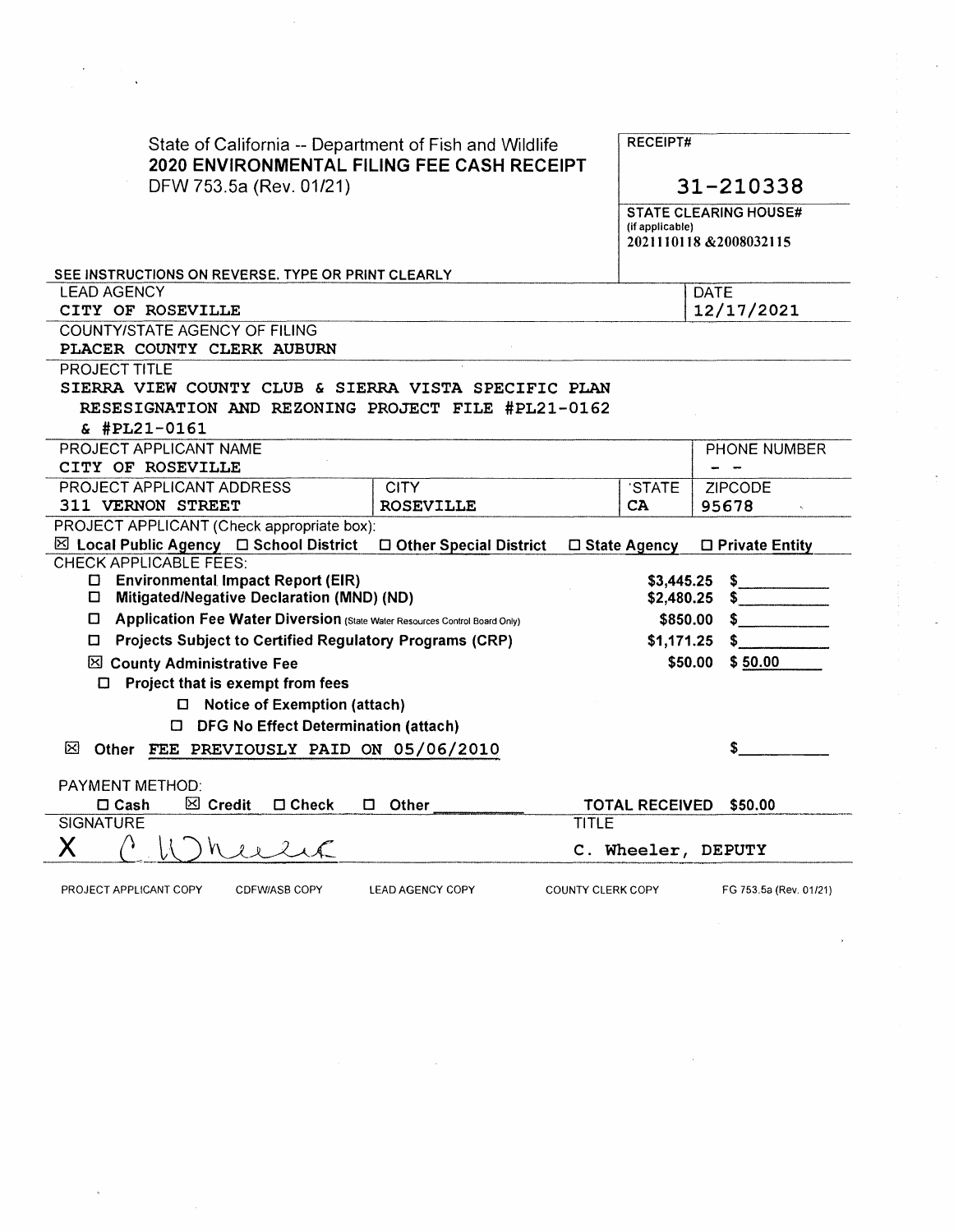Receipt#: 03116187 12/17/2021 10 :29 AM

 $\ddot{\phantom{0}}$ 

 $\pm$ 

# PLACER , County Recorder RYAN RONCO

Submitted By:

 $\sim$ 

 $\sim 10^{-1}$  k  $^{-1}$ 

 $\alpha$ 

 $\alpha$ 

 $\Delta \phi$  $\mathcal{A}^{\text{eff}}$ 

 $\mathcal{L}$ 

Doc #: 210338 NOD, Exempt 12/17/2021 **lt:29:08** AM FISH AND WILDLIFE CLERK \$50.00 FEE: Total Document Fees: \$50.00 Total Fees: \$50. oo County Charges - CREDIT \$50.00 CARD -------- $Change:$   $$0.00$ CLK6BFWJ93, CW

 $\sim$ 

 $\alpha$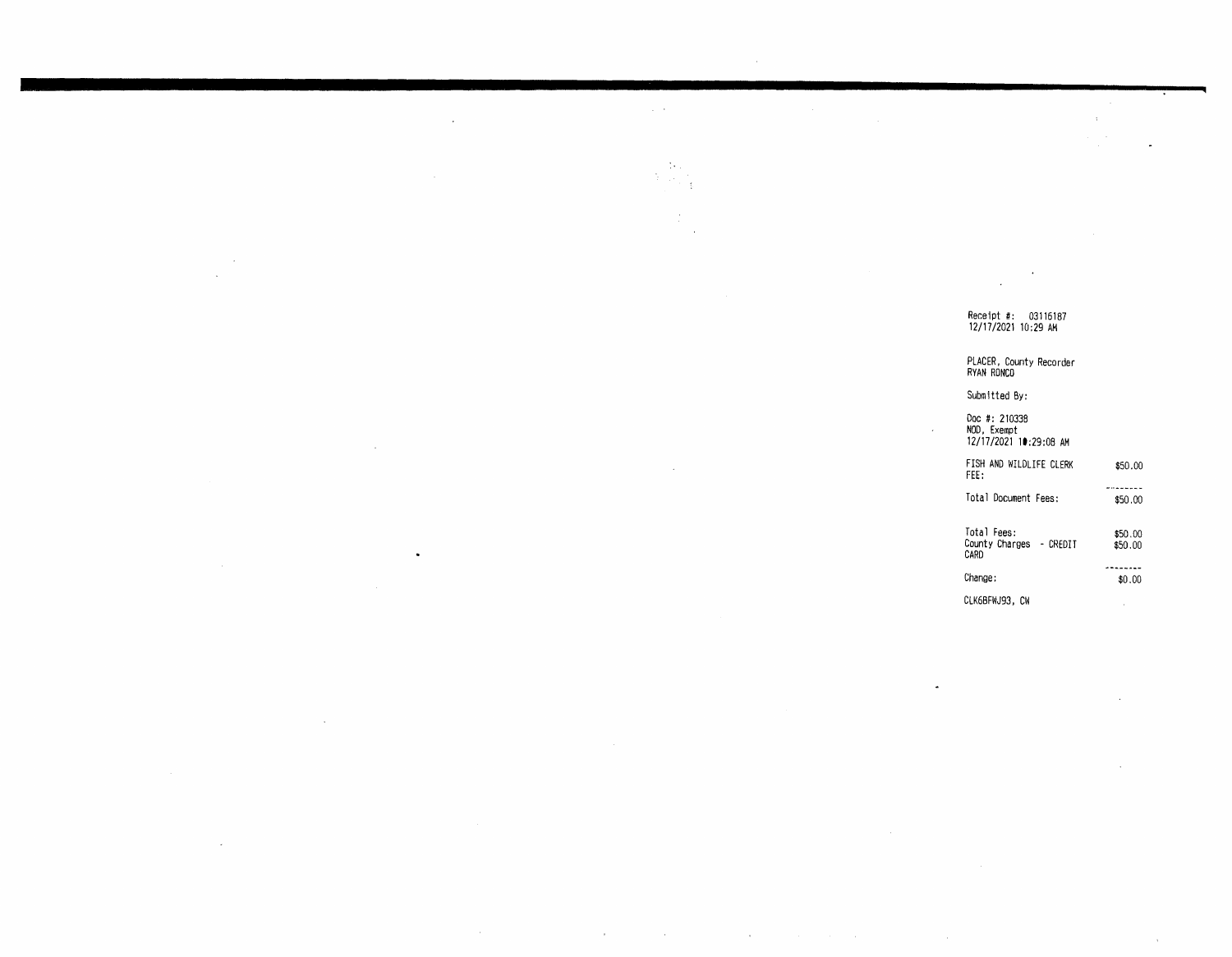## NOTICE OF DETERMINATION for a MITIGATED NEGATIVE DECLARATION and ADDENDUM TO AN ENVIRONMENTAL IMPACT REPORT

TO: County Clerk County of Placer 2954 Richardson Drive Auburn, CA 95603

DATE:

State Clearinghouse P. 0. Box 3044 Sacramento, CA 95812-3044

FROM: CITY OF ROSEVILLE Kinarik Shallow, Associate Planner 311 Vernon Street Roseville, CA 95678

December 17, 2021

COUNTY CLER **K OF PLACER COUNTY** 

DEC 1 7 2021

FILER

| POSTED        | DEC 1 7 2021 |  |                          |  |  |
|---------------|--------------|--|--------------------------|--|--|
| Through       |              |  |                          |  |  |
|               |              |  | RYAN RONCO, COUNTY CLERK |  |  |
| By C. U Junet |              |  |                          |  |  |
| Deputy Clerk  |              |  |                          |  |  |

SUBJECT: NOD FILING, AS REQUIRED BY CEQA (Public Resources Code Section 21152)

PROJECT TITLE: Sierra View Country Club & Sierra Vista Specific Plan Redesignation and Rezoning Project; File #PL21-0162 & #PL21-0161

PROJECT APPROVAL DATE: December 16, 2021

STATE CLEARINGHOUSE NUMBER: 2021110118 and 2008032115 (Previously certified Sierra Vista Specific Plan EIR)

CONTACT PERSON: Kinarik Shallow, Associate Planner

APPLICANT; OWNER; DEVELOPER: John Tallman, WP Sierra View LLC & Westpark SV 400, LLC (Applicant/Developer); Westpark SV 400, LLC & SVLC 23, LLC

PROJECT LOCATION: 360 Diamond Oaks Road, Roseville, CA 95678 (APN 015-011-029-000) & 3301 Pleasant Grove Boulevard, Roseville, CA 95661 (APN 496-100-030-000) (Parcel WB-41) / 3250 Pleasant Grove Boulevard, Roseville, CA 95661 (APN 496-100-029-000) (Parcel WB-31)

SUMMARY PROJECT DESCRIPTION: The project will allow the construction of 75 single-family homes on Infill Planning Parcels 3 and 100, the construction of 63 single-family homes on Sierra Vista Specific Plan (SVSP) Parcel WB-41, and allow the construction of 30 additional high density residential units on SVSP Parcel WB-31. The project consists of amending the General Plan (GP) land use designation and modifying the zoning for a majority portion of Infill Planning Parcel 100 (northern part) and modifying the zoning for a minor portion of Infill Planning Parcel 3 (southern part), both located immediately east of the Sierra View Country Club, in order to reduce the property's existing planned housing density. The majority of Infill Planning Parcel 100 would be amended from Medium Density Residential to Low Density Residential and rezoned from R3 (Multi-Family Housing) to RS (Small Lot Residential). A minor portion of Infill Planning Parcel 3 would be rezoned from R1 (Single-Family Residential) to RS. A Tentative Subdivision Map is proposed that would include the redesignated and rezoned portion of Infill Planning Parcel 100 and the rezoned portion of Infill Planning Parcel 3 that will create 75 single-family lots. The Tentative Map would reduce the total number of residential units previously anticipated for Infill Parcel 100 from 223 to 130. A Tree Permit is also requested to remove several native oak trees on Infill Planning Parcels 3 & 100. The project would increase the density of SVSP Parcel WB-31 from 23.7 units per acre to 26.4 units per acre, as allowable under the GP, and increase its total planned high-density residential units by 30-from 263 to 293. The project also would redesignate Parcel WB-41 from Community Commercial to Medium Density Residential through a GP amendment and rezone it from CC (Community Commercial) to RS/OS (Small Lot with Development Standards) and create a Small Lot Tentative Subdivision Map with 63medium-density residential lots. Lastly, a Second Amendment to the Westbrook Development Agreement will be made to reflect the proposed land use changes and unit transfers. The Tentative Subdivision Map and Tree Permit entitlements associated with the project were approved by the Planning Commission on December 16, 2021. The City Council is the approving authority for the General Plan Amendment, Specific Plan Amendment, Rezone, and Development Agreement Amendment, which will be heard at a future meeting.

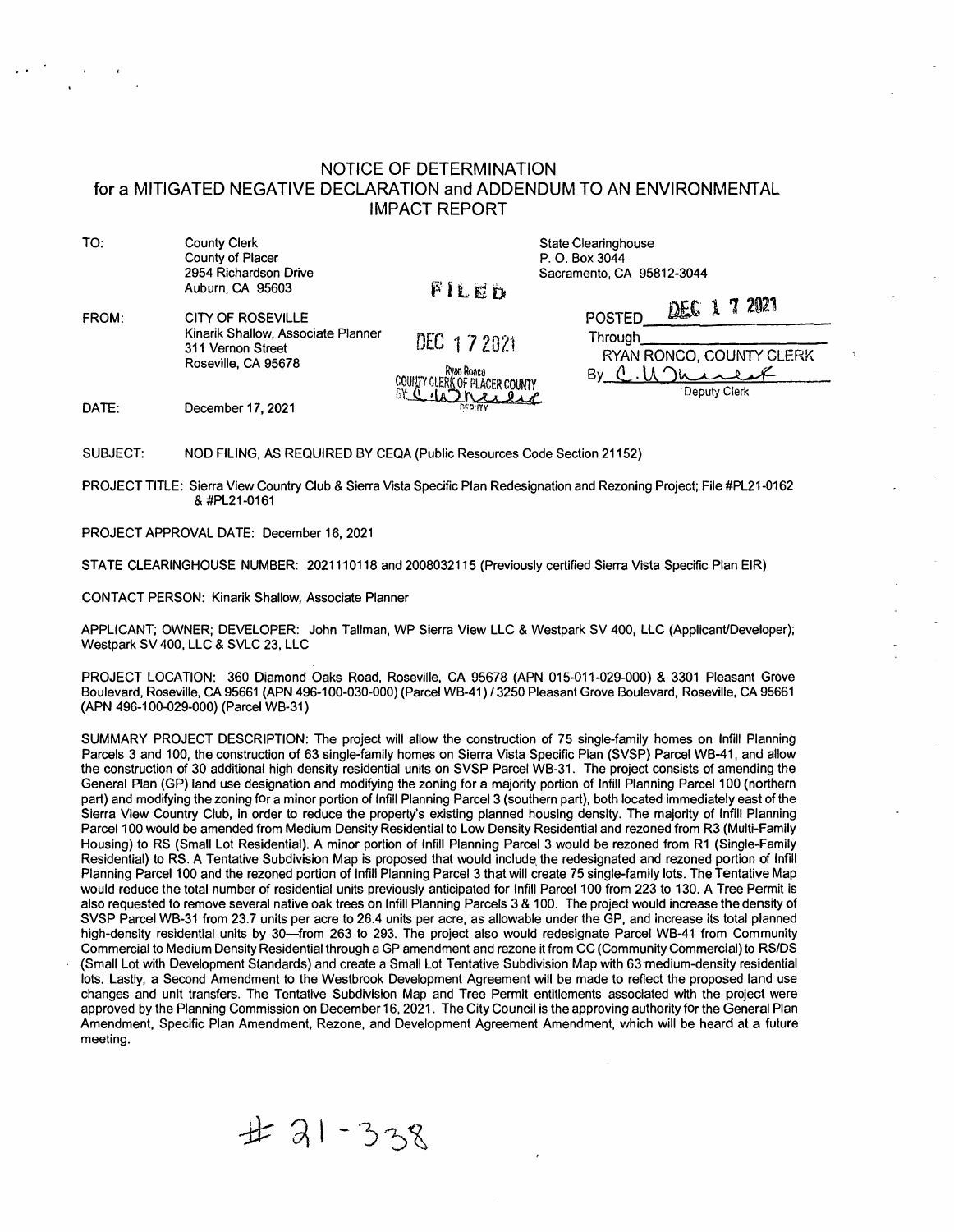## DETERMINATIONS FOR MITIGATED NEGATIVE DECLARATION {File #PL21-0162)

This notice is to advise interested parties that the City of Roseville (Lead Agency) has approved and made the following determinations regarding the above-described project:

- An Initial Study/Mitigated Negative Declaration was prepared and adopted by the City of Roseville pursuant to the provisions of CEQA.
- As approved, the project will not have significant effects on the environment.
- Mitigation measures were made a Condition of Approval of the project and a Mitigation Monitoring and Reporting Program was adopted for this project.
- Findings and a Statement of Overriding Considerations were not adopted for the proposed project since significant and unavoidable impacts were not identified.

#### DETERMINATIONS FOR ADDENDUM TO AN ENVIRONMENTAL IMPACT REPORT (File #PL21-0161)

This notice is to advise interested parties that the City of Roseville (Lead Agency) has approved and made the following determinations regarding the above-described project:

- A Sierra Vista Specific Plan Final Environmental Impact Report (SCH #2008032115) was prepared and certified on May 5, 2010, pursuant to the provisions of CEQA.
- No substantial changes are proposed in the project which would require major revisions of the previous EIR.
- No substantial changes have occurred with respect to the circumstances under which the project is undertaken.
- There is no new information of substantial importance which was not known and could not have been known with the exercise or due diligence at the time the previous EIR was certified as complete.
- Only minor technical changes or additions are necessary in order to deem the adopted environmental document adequate.

The environmental documentation and record of project approval may be examined at the City of Roseville, Office of the City Clerk, 311 Vernon Street, Roseville, CA 95678; Monday-Friday, 8 a.m. to 5 p.m. (916-774-5263). ect approval may be examined at the City of Ros<br>ay–Friday, 8 a.m. to 5 p.m. (916-774-5263).<br>Kinarik Shallow, Associate Planner

I?../ l *1* **/"902** \

DATE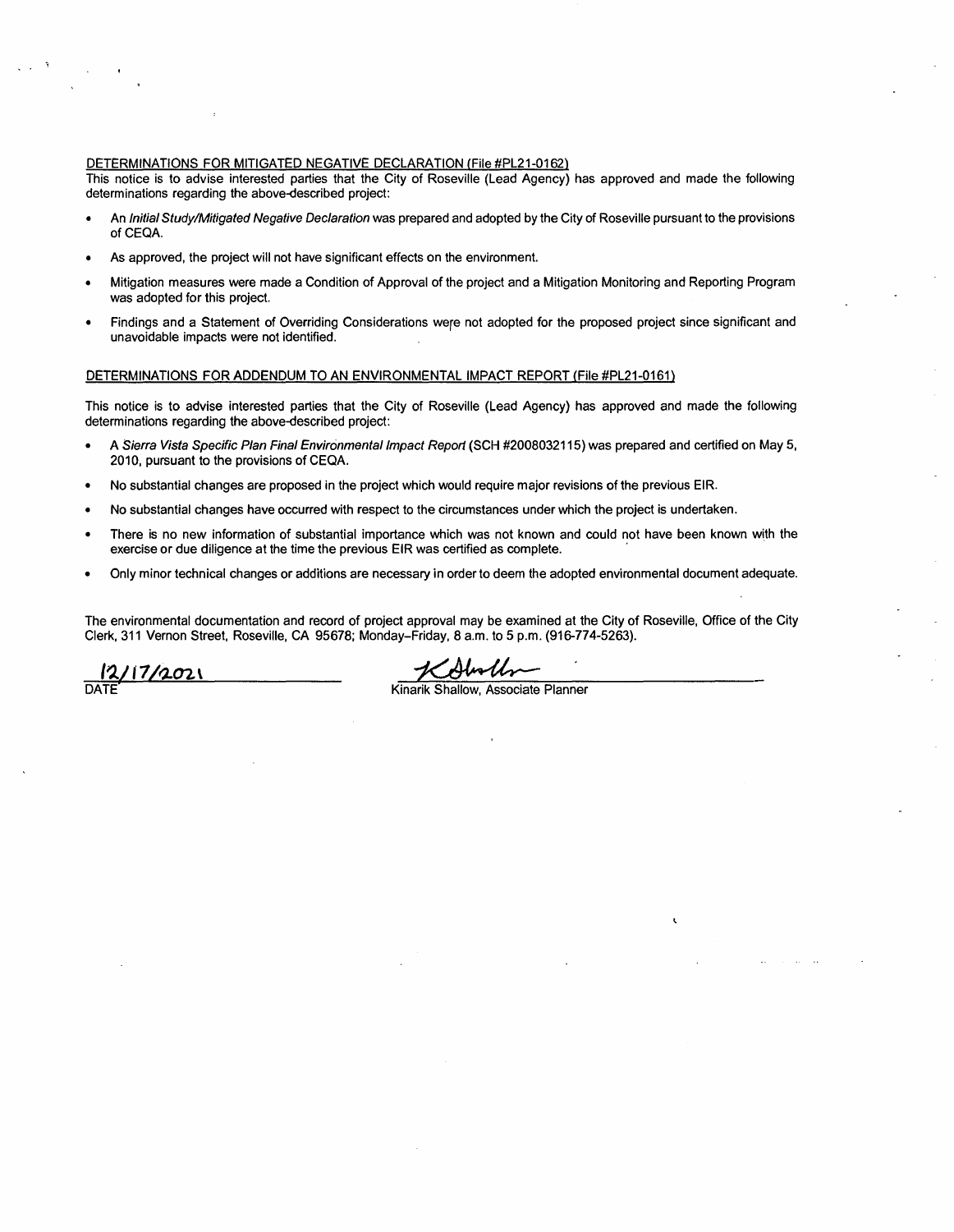| State of California-The Resources Apency                                                                                        |                                                            |
|---------------------------------------------------------------------------------------------------------------------------------|------------------------------------------------------------|
| DEPARTMENT OF FISH AND (<br>$\cdot$ , 16<br>2010 ENVIRONMENTAL MILING FEE CASH RECEIPT                                          | R<br>PT#<br>392675                                         |
|                                                                                                                                 | STATE CLEARING HOUSE # Memphooke)                          |
| SEE INSTRUCTIONS ON REVERSE. TYPE OR PRINT CLEARLY                                                                              |                                                            |
| <b>LEADAGENCY</b>                                                                                                               | DATE                                                       |
| sseuille                                                                                                                        |                                                            |
| COUNTY/STATE AGENCY OF FILING<br>uburn<br>0.4n                                                                                  | <b>DOCUMENT NUMBER</b>                                     |
| <b>PROJECT TITLE</b>                                                                                                            |                                                            |
| $\rho$ $\rho$<br><b>PROJECTAPPLICANT NAME</b>                                                                                   | PHONENUMBER                                                |
| Mourier<br>Construction<br>h n                                                                                                  | 78 5263                                                    |
| <b>PROJECTAPPLICANTADDRESS</b><br>'esevi'lle                                                                                    | <b>STATE</b><br>ZIP CODE                                   |
| PROGECT APPLICANT (Check appropriate box):<br>Local Public Agency<br><b>School District</b><br>Other Special District<br>п<br>П |                                                            |
|                                                                                                                                 | State Agoncy.<br><b>Private Enlity</b>                     |
| <b>CHECK APPLICABLE FEES:</b><br>L. Environmental Impact Report (EIR)                                                           | \$2,782.25 \$ 2792.25                                      |
| Millnated/Negative Declaration (ND)(MND)                                                                                        |                                                            |
| Application Fee Water Diversion (State Water Resources Control Board Only)                                                      | \$2,010.25<br>\$850.00                                     |
| Projects Subject to Certified Regulatory Programs (CRP)                                                                         |                                                            |
| ounty Administrative Fee                                                                                                        | \$949.50                                                   |
| Project that is exempt from fees                                                                                                | \$50.00<br>$\bullet$                                       |
| $\Box$ Notice of Exemption                                                                                                      |                                                            |
| DFG No Effect Determination (Form Attached)                                                                                     |                                                            |
| <b>Other</b><br>IJ                                                                                                              |                                                            |
| <b>PAYMENT METHOD:</b>                                                                                                          |                                                            |
| Other<br>$\Box$ Credit<br>Chack<br>l 1<br>Cash                                                                                  | <b>TOTAL RECEIVED</b>                                      |
| <b>SIGNATURE</b><br>TITLE                                                                                                       |                                                            |
|                                                                                                                                 |                                                            |
| <b>YELLOW - DFG/ASB</b><br>WHITE _PROJECT.ARIV<br>PINK-LEAD AGENCY                                                              | <b>GOLDEN ROD - COUNTY CLERK</b><br>FG 753.5a (Rev. 11/09) |
|                                                                                                                                 |                                                            |

REC'T # 0002050228

š.

لمعترف المراقي

**FLACER: County Recorder**<br>JIN NCCAULEY

Check Hunder 1797sk<br>REDD IN<br> Fish & Game EIR \$2,842.25 t2,842.25<br>\$2,842.25 Total fee ........<br>Amount Tendered... Change ................<br>slk,SK/1/0 \$0.00